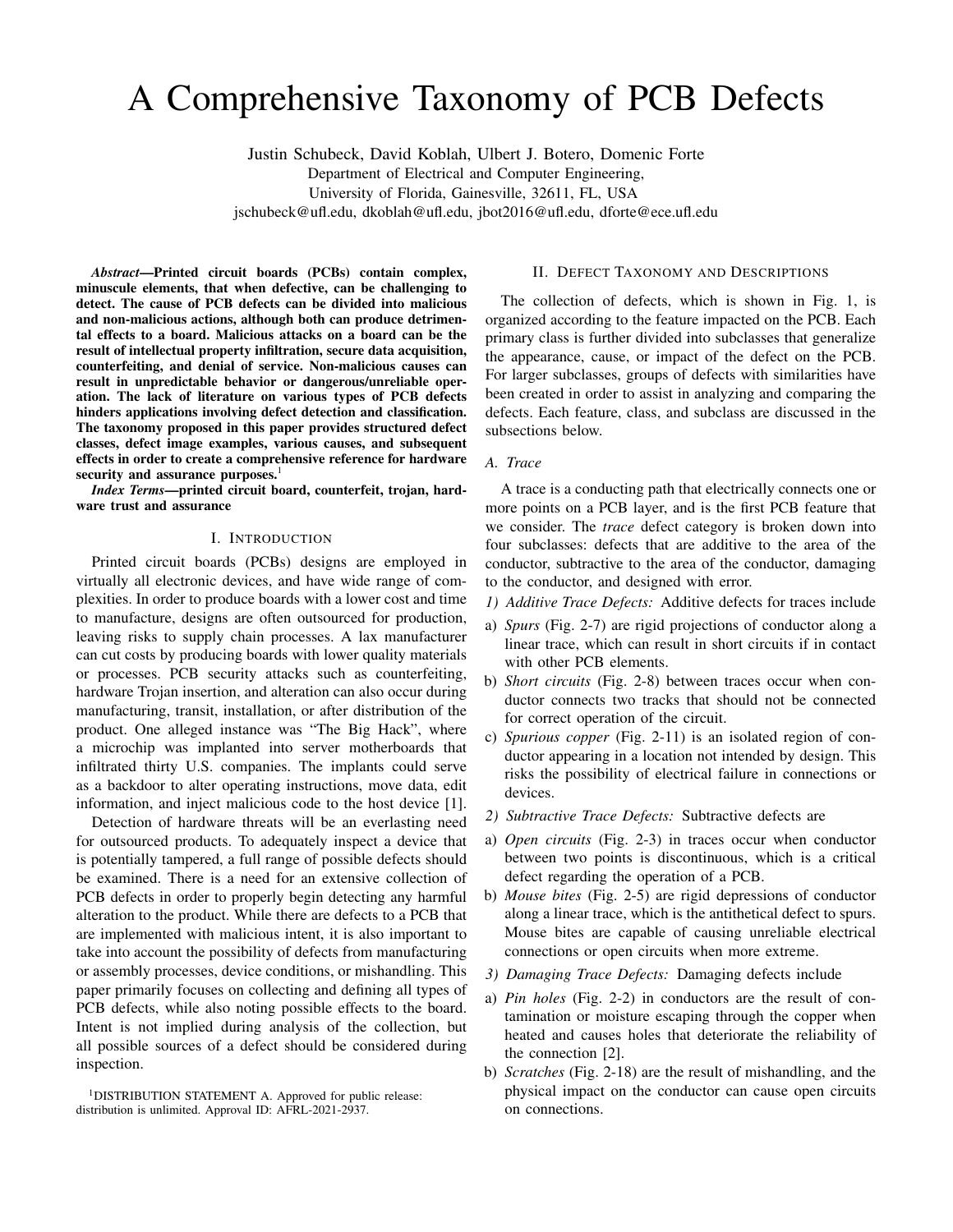

Fig. 1. Printed Circuit Board Defect Taxonomy

- c) *Flux residues* (Fig. 2-23) on the board can be the result of poor processing conditions [2]. Flux left on a PCB is capable of reacting with moisture to cause current leakage [3].
- *4) Design or Error Trace Defects:* Trace defects caused by design or error include
- a) *Missing traces* (Fig. 2-6) occur when two points are not connected on the PCB due to lack of conducting path. This can occur due to errors in PCB manufacturing or design.



**Damage Additive**  $\blacksquare$  Subtractive  $\blacksquare$ Design/Error Fig. 2. Trace Defects: 2-3, 5-8, 10-12 [4]; 18 [5]; 23 [2]

- b) *Traces too close together* (Fig. 2-10) can also be the result of poor manufacturing or design. When in operation, the trace placement can result in electrostatic discharge or a short circuit. For generic trace distance detection, copper weight must also be identified to properly measure standardized trace width and spacing dimensions [6].
- c) *Excessive short circuits* (Fig. 2-12) have a similar cause as missing traces, but instead of two points being disconnected, they are unnecessarily connected twice.

## *B. Solder*

Solder is a metal alloy used to create strong permanent bonds between PCB traces, PCB vias, and component pins. The *solder* defect category is classified as follows: defects that are additive to the volume of an ideal solder joint, defects that are subtractive to the volume of an ideal solder joint, and defects that are damaging to the solder joint area and components.

*1) Additive Solder Defects:* Additive defects for solder volume include

- a) *Bulbous joints* (Fig. 3-20) are solder connections with a height greater than the connected component and a convex meniscus [2]. The implications of this joint can vary, as too much solder can create unnecessary connections, unreliable connections, and damage the material of the component.
- b) *Solder balls* (Fig. 3-33) form as a result of resist failure or poor process conditions. Depending on the size, location and adhesion to the solder mask, the effect of the balling can range from being a visual defect to creating short circuits [2].
- c) *Solder flags* (Fig. 3-34) are points or spikes on the ends of pins that occur as a result of inconsistent flux application or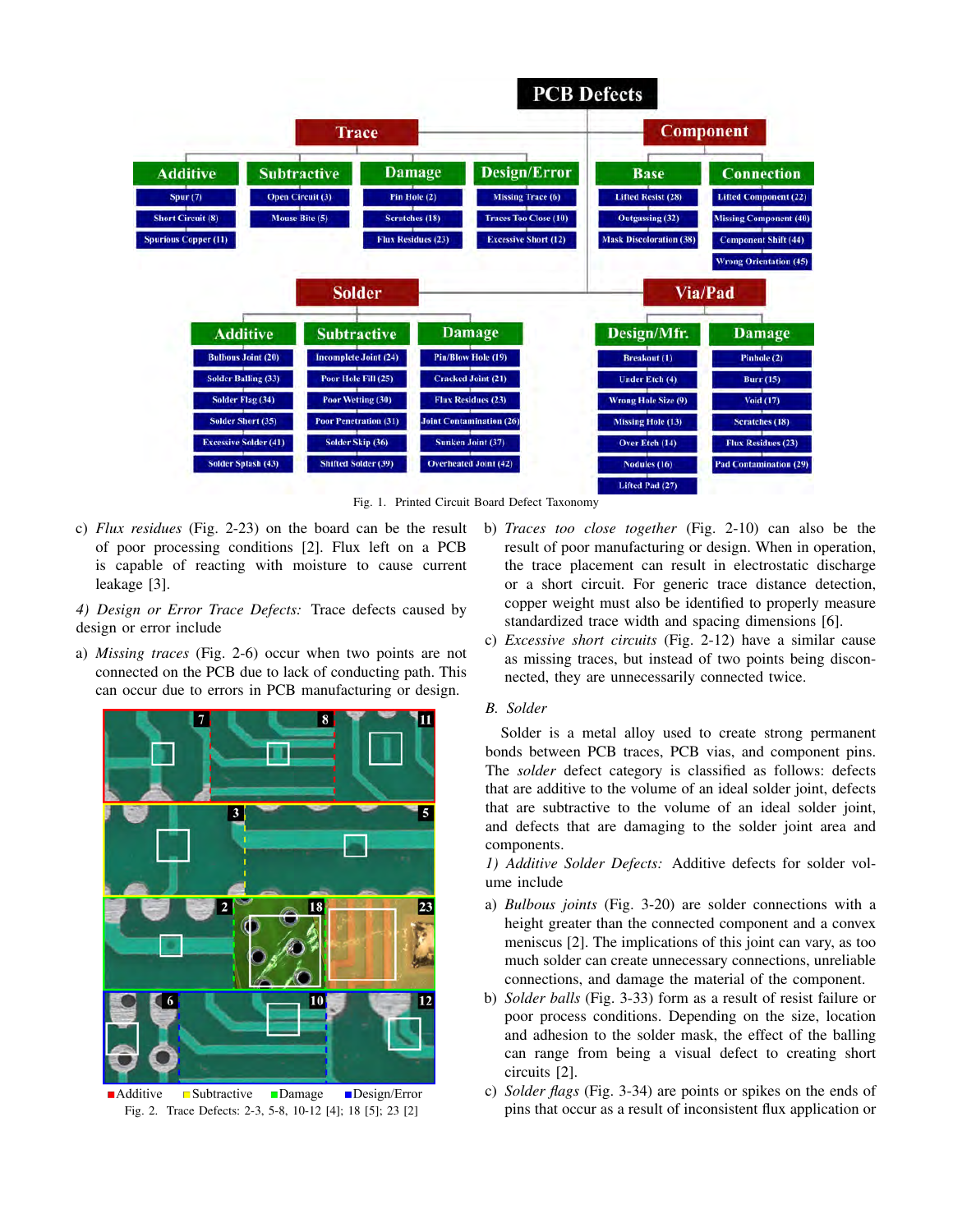

Fig. 3. Solder Defects: 19-21, 23-26, 33-37 [2]; 39 [9]; 30-31, 41-43 [8]

poor solder drainage [2]. Depending on the length the flag, the defect can lead to short circuits, but at shorter lengths, they are only visual differences.

- d) *Solder shorts* (Fig. 3-35) occur when two or more pins are electrically connected as a result of an incorrect solder connection or excess solder that wets nearby pins around a targeted joint. Short circuits created by soldering defects are a high priority and create critical conditions for the operation of the circuit, similar to the effect of short circuits created by trace defects.
- e) *Excessive solder* (Fig. 3-41) on joints appears spherical on the connection as opposed to the ideal cone shape for pins. Causes of the defect include poor flux applications, poor process parameters, solder pollution, or poor board layout [7]. The spherical shape extending outside the targeted area can be indicative of heating damage, contamination, or unreliable connections in the area around the joint.
- f) *Solder splash* (Fig. 3-43) refers to unnecessary solder speckled at random positions on the PCB. The splashing occurs due to insufficient flux agent, surface pollution, or unstable temperatures while soldering and can cause short circuits between any component or connection affected on the board [8].

*2) Subtractive Solder Defects:* Subtractive defects for solder volume include

- a) *Incomplete joints* (Fig. 3-24) occur when the board has a poor hole-lead-ratio, causing the joint filling to have gaps. [2] Therefore, the connection between component, pin, and solder is not reliable and can cause unpredictable behavior.
- b) *Poor hole fills* (Fig. 3-25) are present when the solder does not fully fill the plated through hole. When there is a fluxing or heating problem in the processes, the solder can congregate at the top of the joint instead of filling the hole [2]. While the connection is still intact for this defect, the strength of the connection is not as reliable as one with a deeper connection.
- c) *Poor wetting* (Fig. 3-30) occurs when heat is not applied to both the pin and the pad, causing the solder to insufficiently connect the two. Poor wetting directly results in a low strength joint with unpredictable connection behavior [8].
- d) *Poor penetration* (Fig. 3-31) is often referred to as a solder starved joint that does not have enough solder, has insufficient flux, or has a short soldering time. Therefore, the solder does not make a strong connection between the pin and the through hole, which makes cracking a possibility [8].
- e) *Solder skips* (Fig. 3-36) occur when a component does not receive solder on the surface of a joint where a connection should have been made in the soldering process. Incorrect height or resist thickness can be causes of the defect during assembly [2].
- f) *Shifted solder* (Fig. 3-39) can occur during the reflow solder stage or when components are not placed in the exact correct position [9]. A shifted solder connection on a component can result in improper connections due to the misalignment of the component and board.

## *3) Damaging Solder Defects:* Damaging defects to solder joints include

- a) *Pin and blow holes* (Fig. 3-19) are created in the same manner as the pin hole defect that occurs in traces. Outgassing occurs during soldering and escapes through the solder when heated, leaving behind the hole when cooled. A blow hole is the terminology for a pin hole that is large. While the connection may still be functional, there is a reliability risk to the operation of the circuit if tests are not performed [2].
- b) *Cracked joints* (Fig. 3-21) occur due to expansion and contraction of lead in the joint or from poor board design and handling. A brittle electrical connection between components can make the circuit defective [2].
- c) *Flux residues* (Fig. 3-23) can appear on solder connections and will have the same effects as described in the damaging trace defects section.
- d) *Joint contamination* (Fig. 3-26) is the result of improper temperature conditions that can cause nearby materials to melt into the solder joint. Melting of a component can cause the solder joint to perform in an unpredictable manner and may negatively affect the component's performance [2].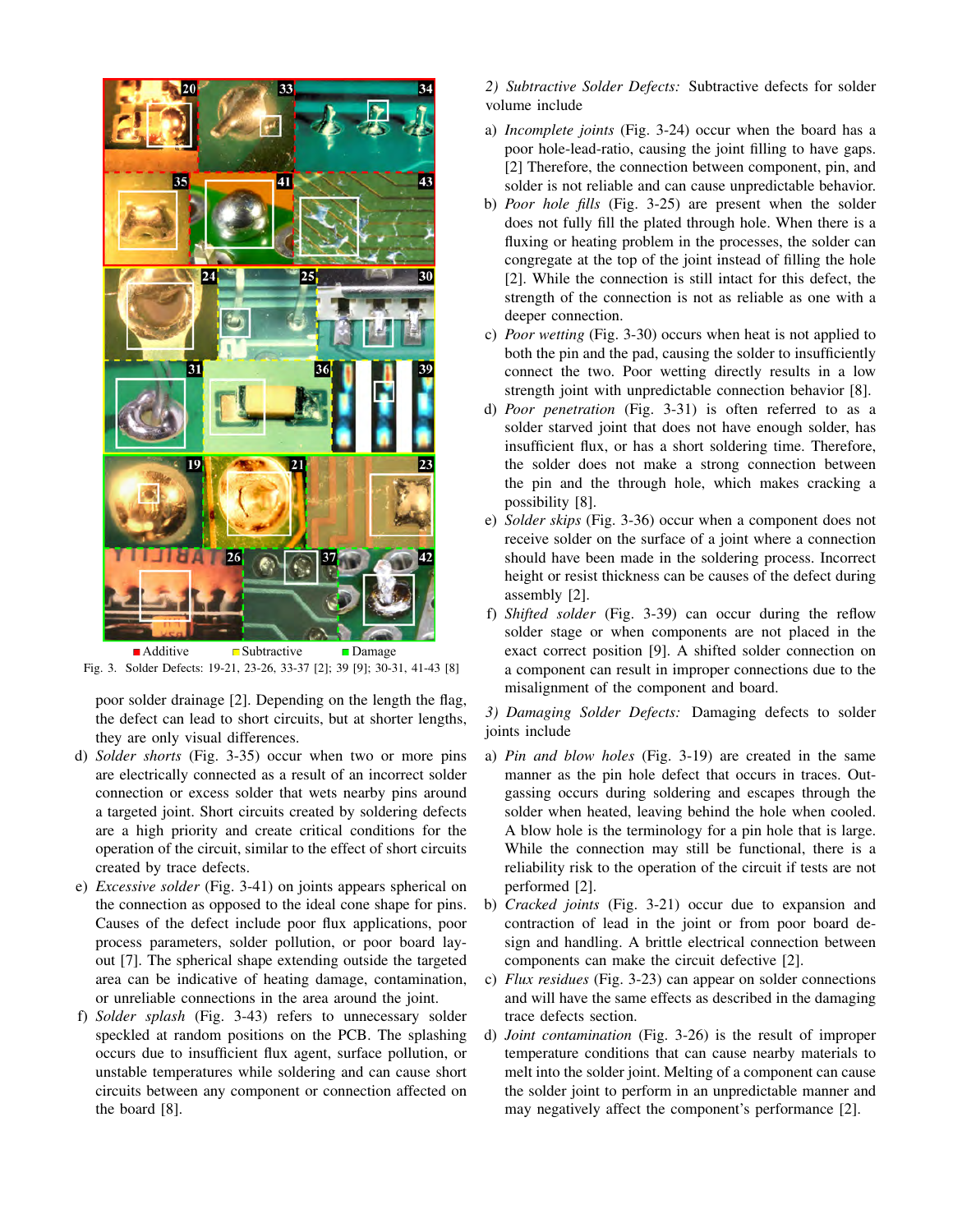- e) *Sunken joints* (Fig. 3-37) occur from outgassing, a poor hole-lead-ratio, obstructing contamination, or poor fluxing. The solder drops through the hole for the various reason, and solder does not flow on the top side of the board. A sunken joint can cause a poor connection to the pin, and the cause of the defect may be indicative of a more serious problem in the board [2].
- f) *Overheated joints* (Fig. 3-42) are the result of a high soldering temperature. The intense heat can likely cause a poor connection and damage any component in the area of the joint [8].

## *C. Via and Pad*

Vias are plated through-holes that connect signals between traces on different layers of a PCB. Pads are contacts used to connect components with a via and are the points to which components are soldered. The *via and pad* defect category is classified as follows: defects that are the result of design or manufacturing processes and defects that are damaging to the via or pad.

*1) Design or Manufacturing Via/Pad Defects:* Defects due to design or manufacturing processes include

- a) *Breakouts* (Fig. 4-1) occur when the hole drilled for a pad is too close to the edge of a pad. Different classifications of products have tolerance allowances of how far a hole can be drilled from the center of a pad. Having a small hole size clearance or exceeding tolerances can cause a breakout, and the effect is that unreliable electrical connections with the via are made [10].
- b) *Under etching* (Fig. 4-4) occurs when unwanted copper for a pad is not completely removed and leaves a larger than intended area for the connection. If not impeding on surrounding components, under etching can simply be a visual defect [11].
- c) *Wrong hole sizes* (Fig. 4-9) are the result of improper drilling dimensions when manufacturing the board. A hole too large or small can cause insufficient spacing for an electrical connection.
- d) *Missing holes* (Fig. 4-13) are locations on pads where a hole is intended to be drilled, but during creation of the board, no hole is made. Poor design or malfunction during manufacturing processes can cause holes to be missed, and this will result in unintended functionality of the board.
- e) *Over etching* (Fig. 4-14) juxtaposes the under etch defect. Over etching is the result of poor protection of the copper by the resist, and the undercut resist may result in damage to trace and pad edges [11].
- f) *Nodules* (Fig. 4-16) are protruding connections of the plate and its respective through hole. A blocked via can prevent correct electrical connections and cause unpredictable circuit behavior [5].
- g) *Lifted pads* (Fig. 4-27) can occur from force on the board, or the adhesion of the copper foil can be decreased with increasing temperature. When solder pads become detached from the surface of a printed circuit board, the connection becomes unreliable and can result in circuit failure [2].



Design/Manufacturer **Damage** 

Fig. 4. Via/Pad Defects: 1-2, 4, 9, 13-14 [4]; 15-18 [5]; 23, 29 [2]; 27 [8] *2) Damaging Via and Pad Defects:* Damaging defects to vias and pads include

- a) *Pinholes* (Fig. 4-2) are caused by outgassing, which can create a hole in the pad to make the connection unreliable, similar to the effects of pinholes on traces and solder.
- b) *Burrs* (Fig. 4-15) occur at the edges of drill holes and create a rim that can protrude the interior of the hole. The hole can then be too small for a desired connection, causing connection failure [5].
- c) *Voids* (Fig. 4-17) are eroded openings of the conductor on the plating of a via. With discontinuous conduction, the flow of signals can be interrupted [5].
- d) *Scratches* (Fig. 4-18) on pads are the result of mishandling the board, and similar to traces, this defect can cause open circuits and circuit malfunction [5].
- e) *Flux residues* (Fig. 4-23) can also appear on pad connections and will have the same effects as described in the damaging trace defects section.
- f) *Pad contamination* (Fig. 4-29) occurs when poor solder resist application causes a reduction in solder volume. Poor design rules of the resist aperture and annular ring cause the reduction. Less solder results in a less secure and reliable electrical connection to the pad [2].

## *D. Component*

Components on a PCB include chips, resistors, capacitors, etc.. The *component* defect category is classified as follows: defects that affect the base of the printed circuit board and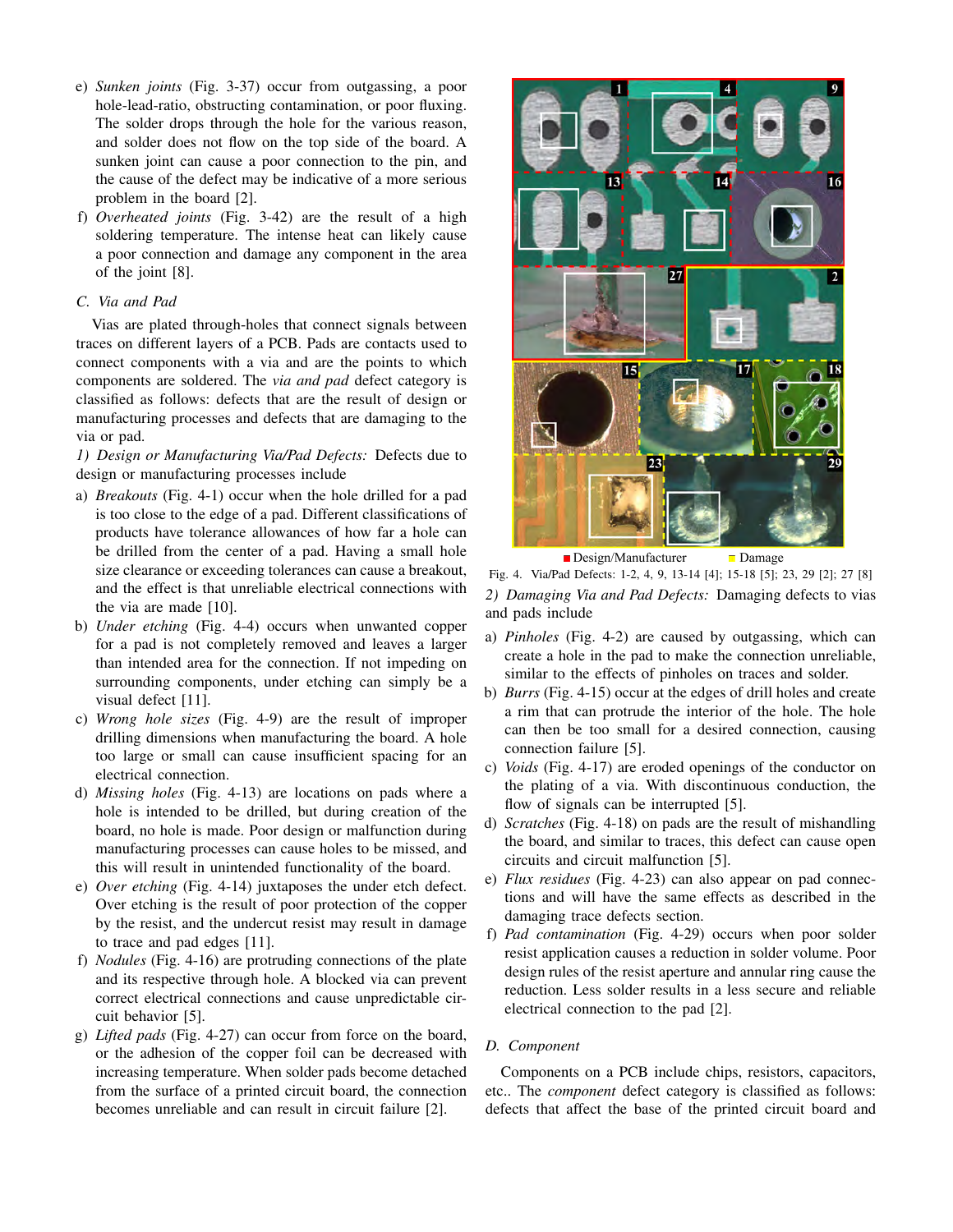

Fig. 5. Component Defects: 22, 28, 32, 38 [2]; 40 [12]; 44 [13]; 45 [14]

defects that affect the connections, such as surface mount component orientation or position.

- *1) Base Defects:* Defects affecting the base of a PCB include
- a) *Lifted resist* (Fig. 5-28) occurs when the solder mask is raised due to incorrect board specifications. Tin or lead should not be used under the resist, as these materials are prone to expanding. With the lifting, the board can lose adhesion to the solder mask [2].
- b) *Outgassing* (Fig. 5-23) occurs when moisture in the board is turned to vapor and escapes when heated. This process can cause holes to appear, reducing the reliability of the board [2].
- c) *Mask discoloration* (Fig. 5-38) can be caused by different flux being used, higher temperatures, resist type, board batches mixing, or changing circuit board suppliers. Discoloration is often only an appearance difference, but origination of the change should be identified [2].

*2) Component Connection Defects:* Defects that alter the placement of component connections include

- a) *Lifted components* (Fig. 5-22) can be the result of thermal demands on the component leads, incorrect lead length, flexing of the board, or incorrect component insertion. A lifted component's pins may not all be connected, and those that are connected can have a weak joint. Component operation will therefore be unreliable [2].
- b) *Missing components* (Fig. 5-40) occur when there is no component located on the board in a region where one was intended. Error in the manufacturing processes can cause a missing component, or damage to a board can break a component off. Having an incomplete board will result in incorrect operation of the circuit [12].
- c) *Component shift* (Fig. 5-44) occurs when there is a mismatch in component and pad geometry, bent leads, or poor solder placement. Depending on the severity of the shift, the component can have unreliable or missing connections to the board [13].
- d) *Wrong orientation* (Fig. 5-45) of a component occurs when there are assembly errors during the alignment phase of

the manufacturing process. This defect can cause poor solder joints, short or open circuits, or make the device have reverse polarity, causing critical negative effects to the operation of the board [15].

#### III. AUTOMATED DEFECT DETECTION

PCB defect detection is a critical measure to secure the electronic manufacturing and distribution processes. The task is currently being tackled by various corporations, and research is further developing for hardware trust and assurance.

## *A. Defect Detection by Commercial Entities*

ScanCAD International Inc. is a corporation providing services such as reverse engineering, quality analysis, failure analysis, and IP services to customers around the world [16]. ScanCAD's advanced scanning and software technologies are capable of producing PCB fabrication data, netlists, bill of materials, and schematics from different input sets. Input data is collected by using a flatbed scanner, flying probe tester, scanning electron microscope (SEM), computerized tomography (CT) scan, x-ray, PCB, or CAD data. For PCB comparisons, CT x-ray and flatbed scan data is overlapped with golden sample CAD data in order to confirm that the board in question has not been altered internally [17]. Scan-CAD generates a proof of theft report for its customers that identifies physical and dimensional similarities, manufacturing specifications and materials, circuitry implementation, bill of materials comparison, netlist or schematic, functionality, and firmware, if applicable [18]. ScanCAD provides destructive and non-destructive options for inspection. Some defects in our proposed PCB defect taxonomy could possibly be detected with methods similar to those used by ScanCAD International Inc., but there are also defects that are not comparison based, where a golden sample may not apply for the detection process.

Integrated Sensor Technologies also provides reverse engineering services that can produce fabrication drawings, bill of materials, schematic capture files, Gerber files, CAD designs, or drill data [19]. PCBs are cleaned up, then layers are removed to be scanned and converted to create file types. Netlists are extracted, which enables a schematic design and Gerbers to be created. Integrated Sensor Technologies also has automatic optical inspection capabilities that are able to compare Gerber images and PCB images, which is a method of defect detection for operations in possession of multiple circuit boards.

#### *B. Defect Detection in Academia*

Weibo Huang et al. [20] presents a convolutional neural network (CNN) based model to classify defects in PCBs. A test image and template image are preprocessed to locate defects, where the trained model then classifies the defect. The network is comprised of convolutional layers, pooling layers, BN-ReLU-Conv  $(1 \times 1)$  layers, and BN-ReLU-Conv  $(3 \times 3)$  layers. A synthesized PCB data set is also made public. A challenge to this method is that results can produce false detections or